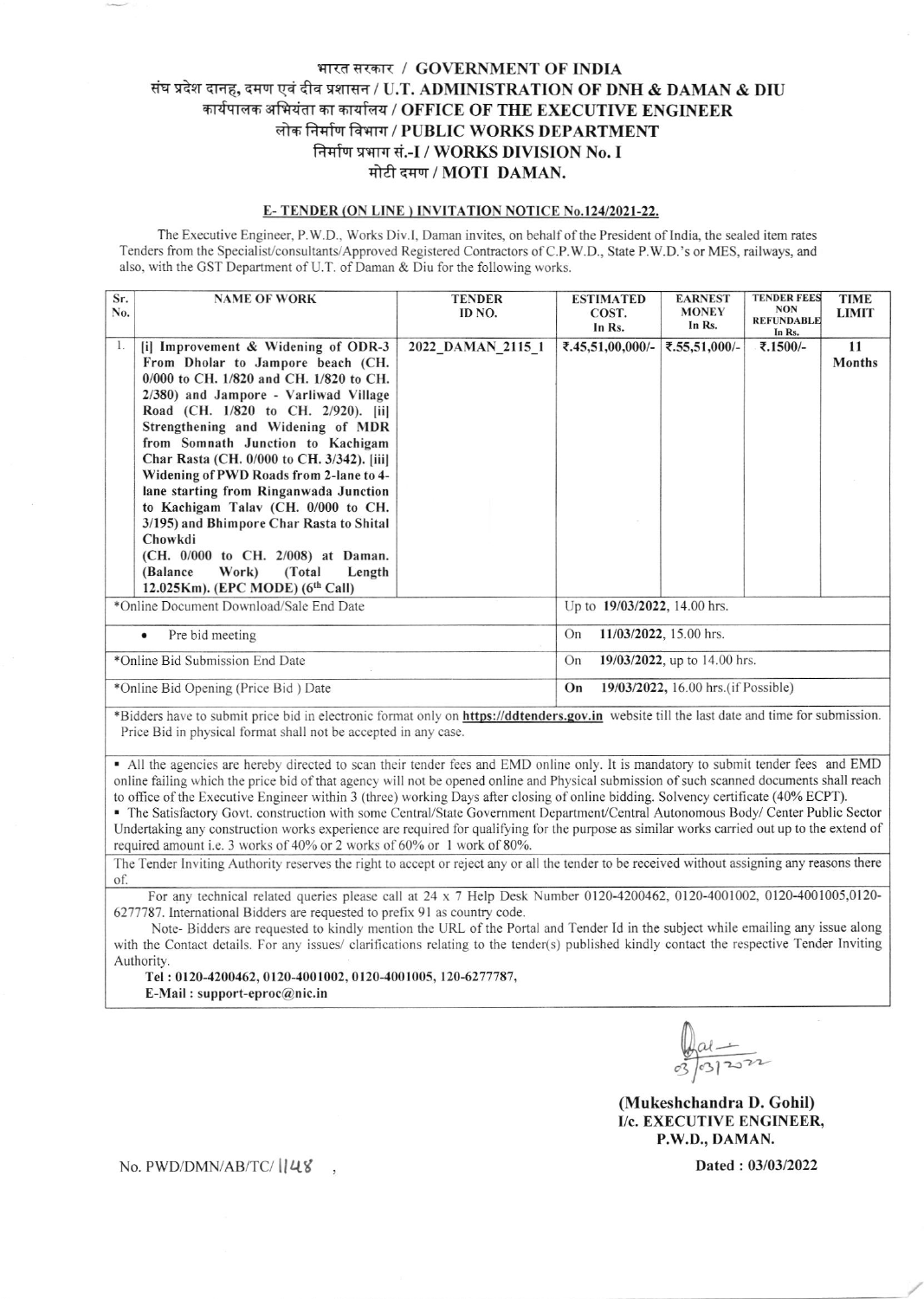Copy fd.w.cs. to P.S. to Administrator for kind perusal of Hon. Administrator, Secretariat, DNH & DD.

COPY SUBMITTED FOR INFORMATION:-

The Advisor to the Administrator, Secretariat, DNH & DD.

The Finance Secretary, U.T. of DNH & Daman & Diu, Secretariat, DNH & DD.

The Collector U. T. of Daman & Diu, Collectorate, Daman.

The Superintending Engineer, PWD, DNH & DD.

Copy to :- N.I.C., Secretariat, Damar for publication on web site www.daman.nic.in.

Assistant Engineer, Sub Division No.I/II/III&IV, Daman. Please prepare Market Rate Justification statement / cost based on prevailing Market Rates on the last date of submission of tender and submit the same to this office within 3 days.